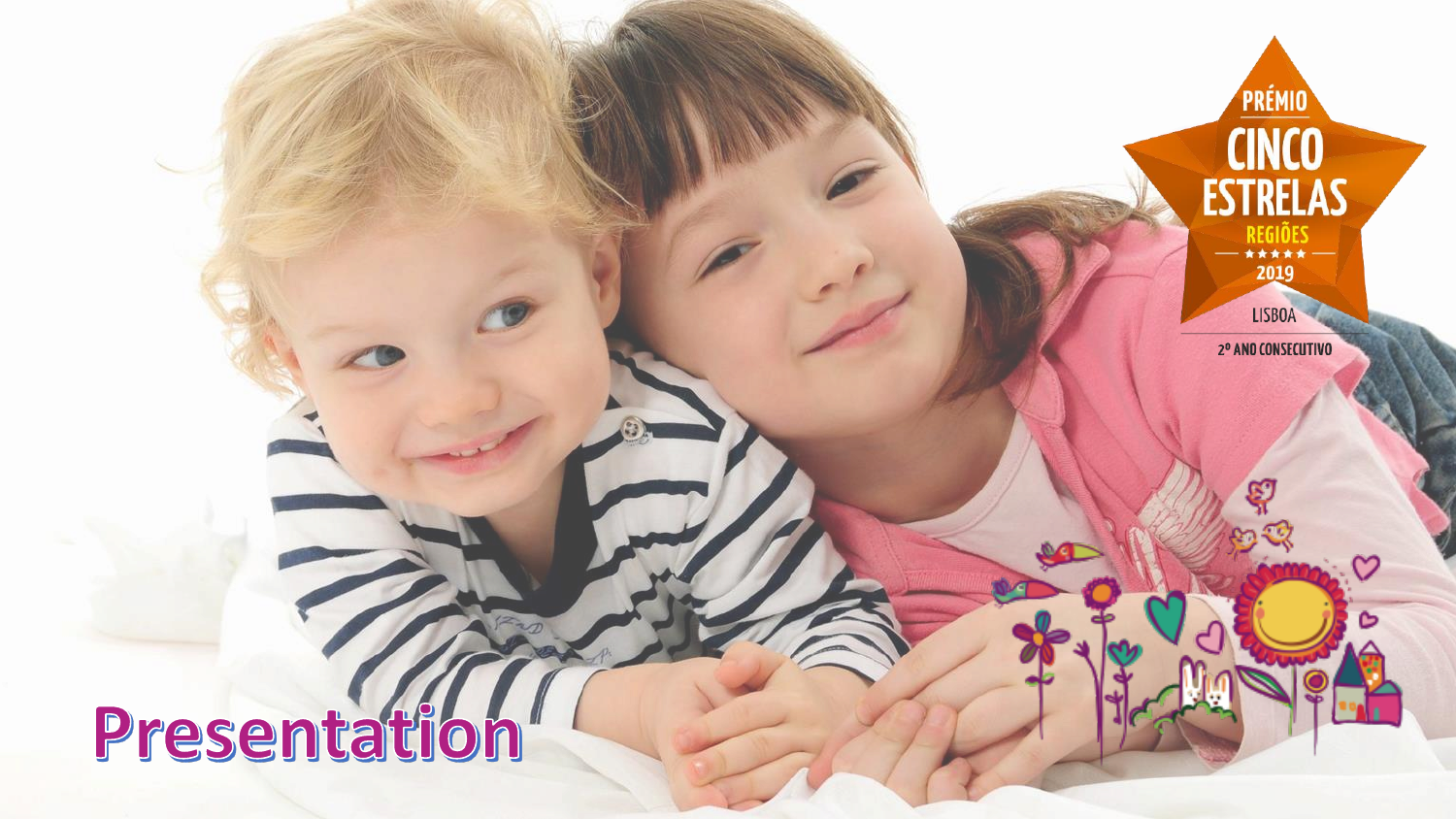# PrioVida





…Time is the most precious asset for those who aspire to go beyond

- PrioVida is a dynamic Company created to help simplify the lives of families;
- PrioVida commitment is to ensure an easier life supported on security, trust and tranquility.

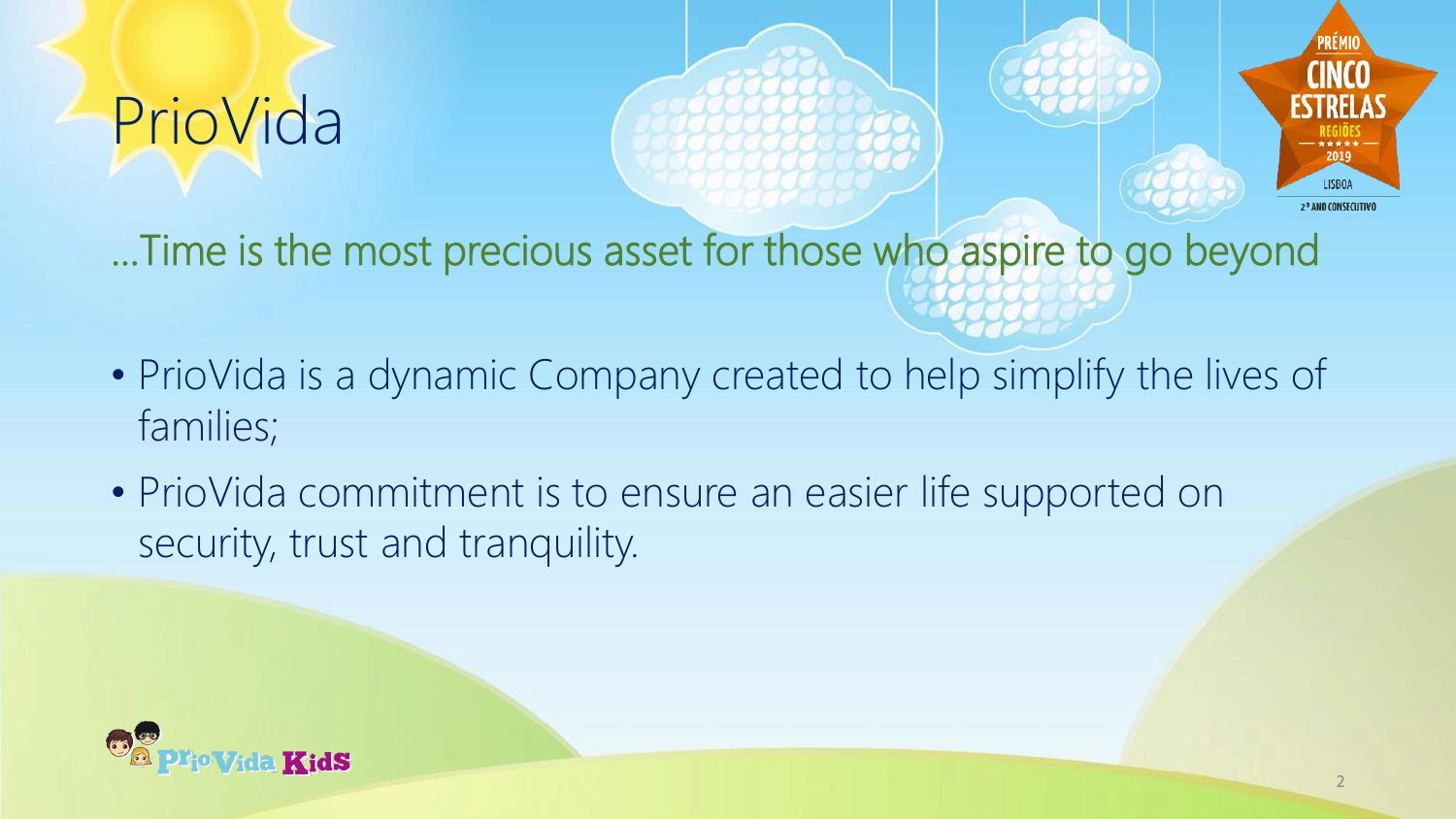## Our Team





- All our babysitters and nannies follow a very rigorous selection process before becoming part of PrioVida team. This scrutiny process consists of their academic history (essentially form the areas of education, health and psychomotricity), qualification tests, interviews, references and past working experience;
- We take recruitment very seriously, and our employees:
	- Have training in pediatric first aid;
	- Their criminal record is checked for eligibility;
	- They are multilingual, allowing a quick connection with Children and families.

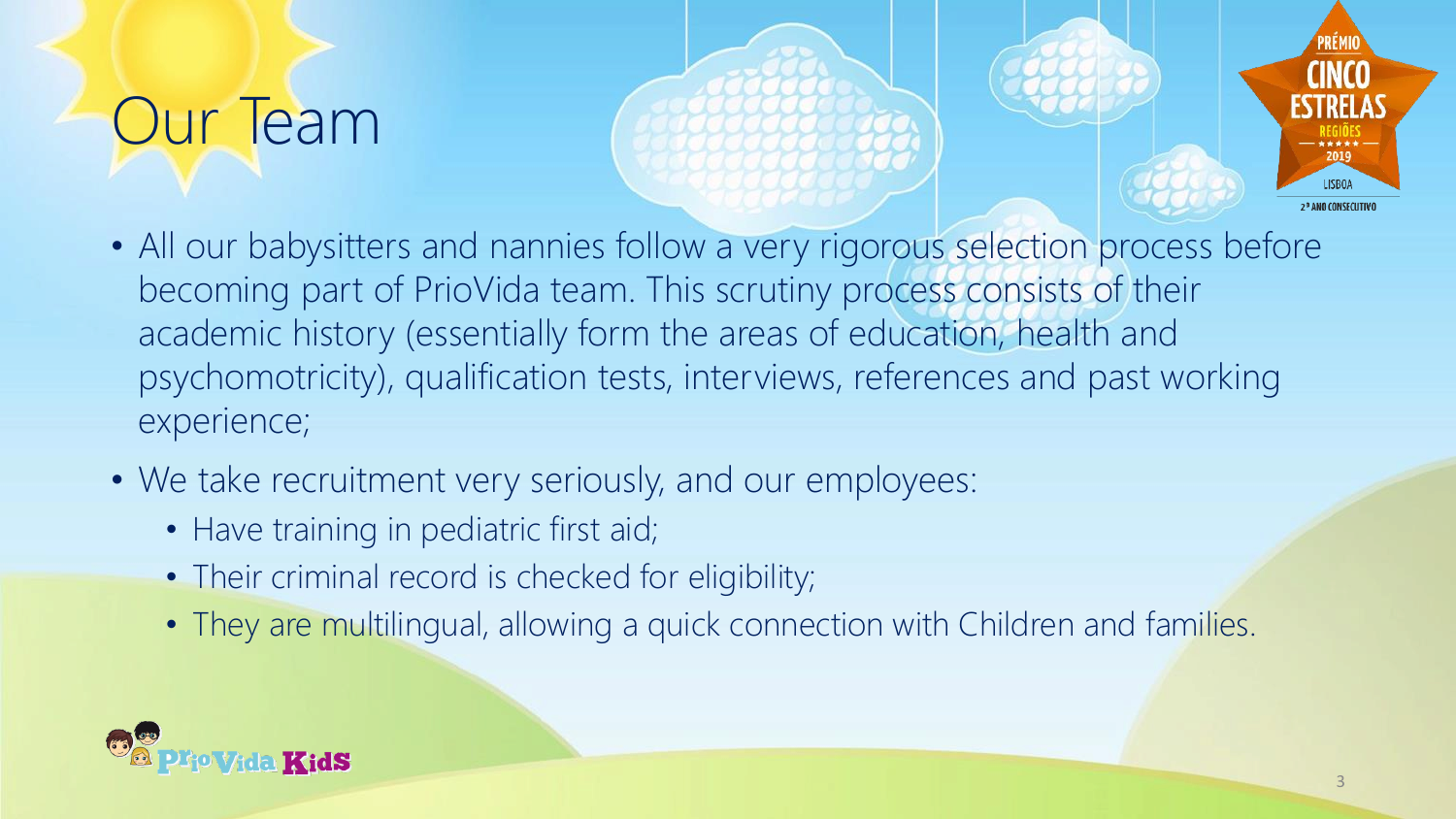### Our Services





- We are fully capable to take care of children between 6 months and 12 years old, occasional or regular, at home, hotels, events, weekends or holidays;
- We are also qualified to provide services for children with Special Educational Needs (SEN).

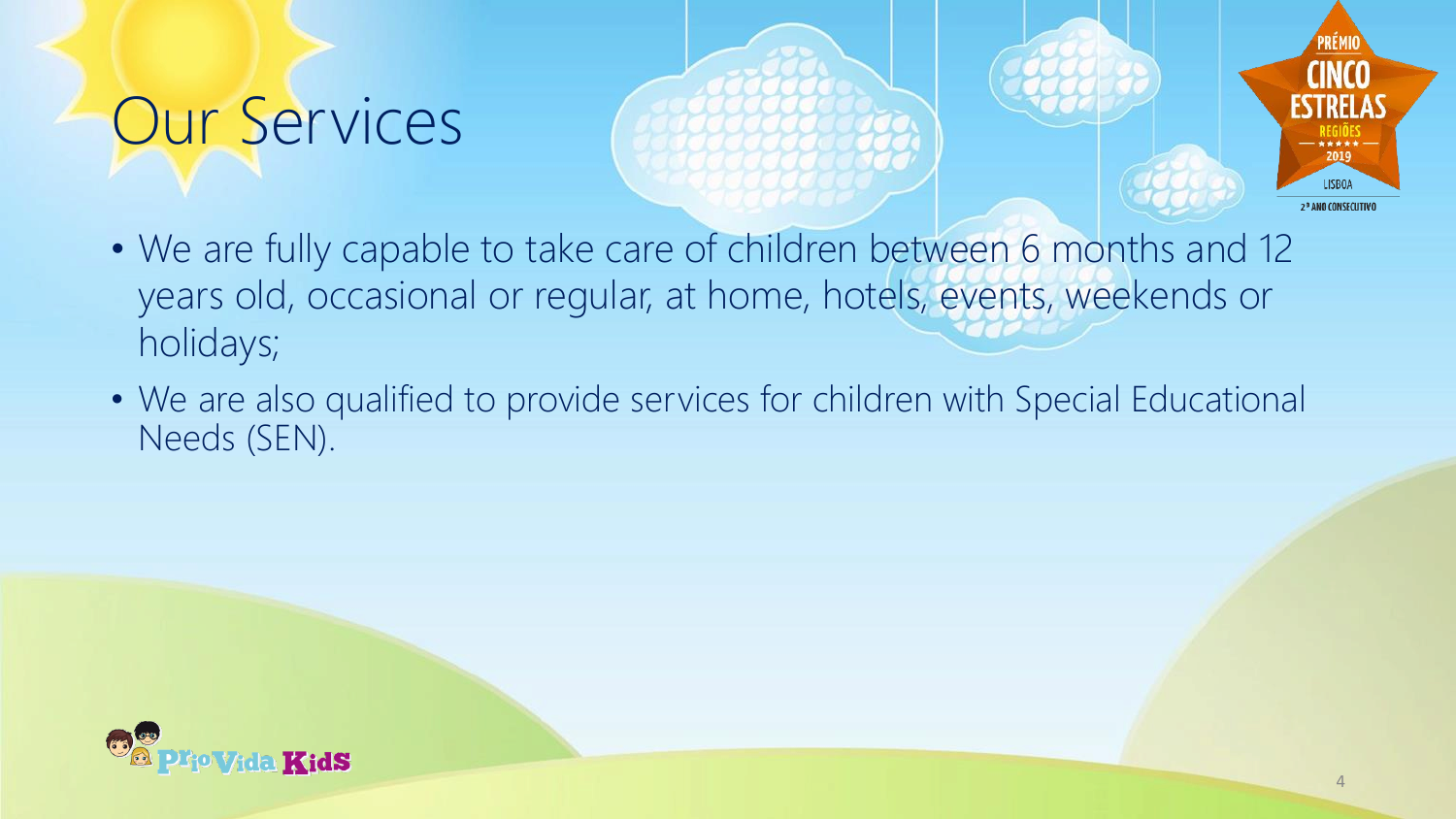### Our Awards





- Five Star Regions 2018 and 2019 a broadly Portuguese recognized award;
- 2019 is the second consecutive year, Five Stars Award has been achieved in the Babysitting Category;
- In 2019 we have surpassed the already challenging score (82%) reached in 2018 in all evaluated criteria (85%).

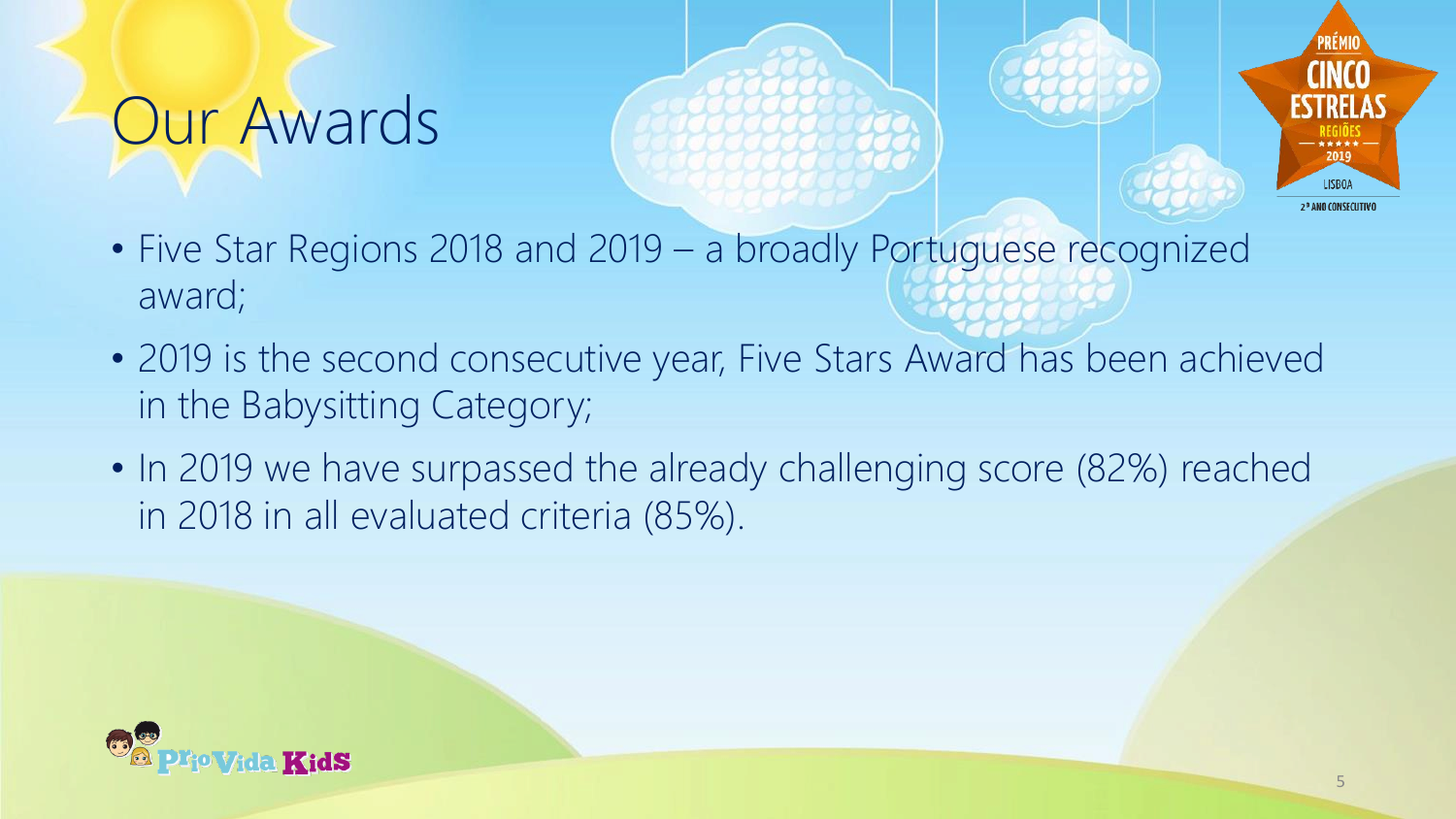